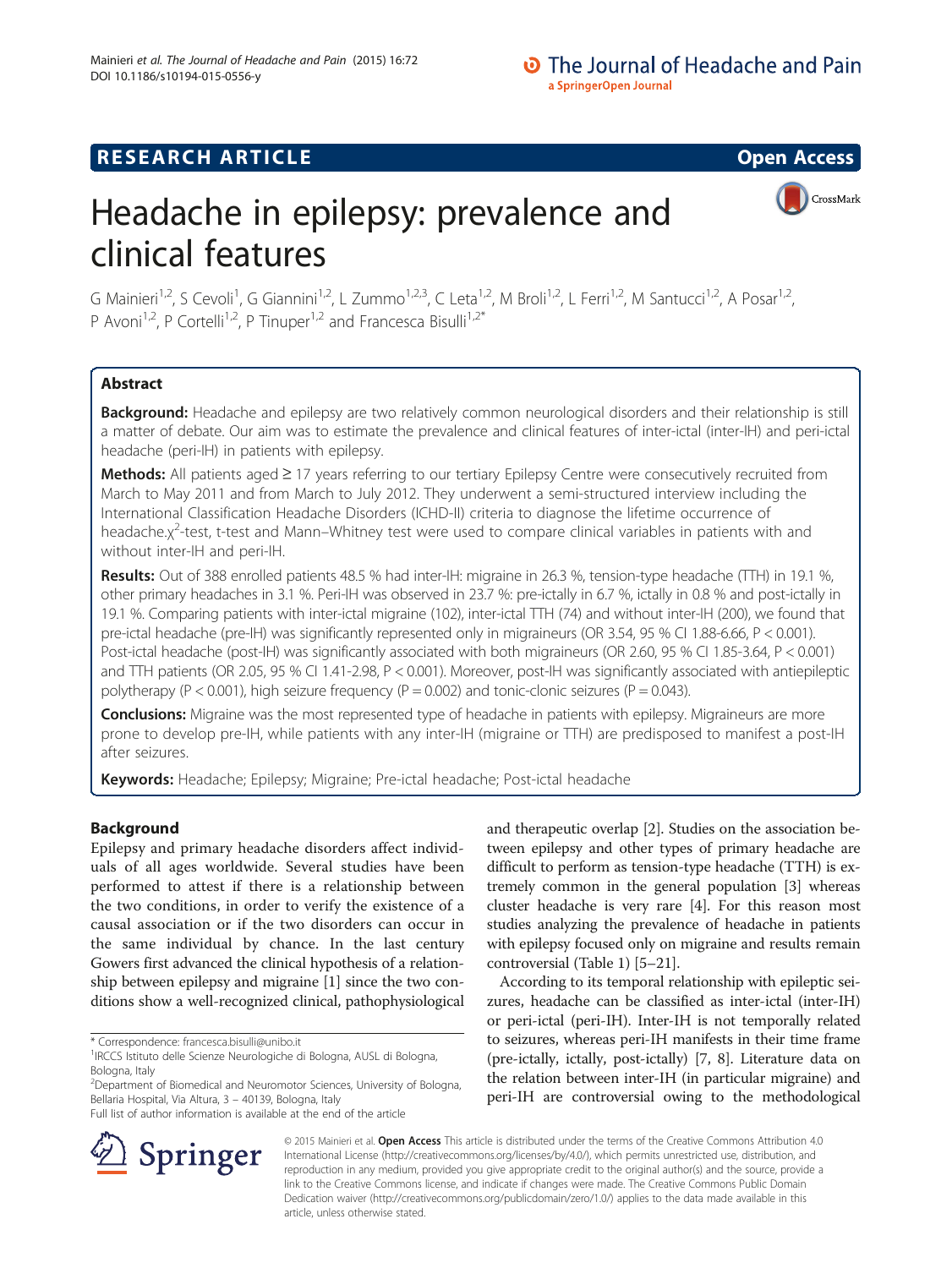| Authors                            | M/F<br>Sample    |               | Age                           | Methods                                                                                                                             | Results             |  |
|------------------------------------|------------------|---------------|-------------------------------|-------------------------------------------------------------------------------------------------------------------------------------|---------------------|--|
|                                    | N of pts         |               | <b>Vrs</b>                    |                                                                                                                                     | Migraine            |  |
| Schon and Blau 1987 [5]            | 100              | 39/61         | 32 mean                       | Interview                                                                                                                           | 9%                  |  |
| Ottman and Lipton 1994 [6]         | 1948             | 40 %/<br>60 % | $\geq$ 18                     | Structured telephone interviews + medical<br>records review for 60 % of probands                                                    | 24 %                |  |
| Ito and Shachter 1996 [7]          | 162              | 82/80         | 19-65 range                   | Questionnaires mailed to the subjects + medical<br>records review                                                                   | $NA^a$              |  |
| Ito et al. 1999 [8]                | 109              | 36/73         | $38 \pm 12$ mean <sup>b</sup> | Ouestionnaire + interview + medical records review                                                                                  | 12.8 %              |  |
| Velioglu and Ozmenoglu 1999[9]     | 412              | 212/200       | 15-70 range                   | Interview with a standardized questionnaire                                                                                         | 14 %                |  |
| Leniger et al. 2001 [10]           | 341              | 154/187       | $40 \pm 15$ mean              | Interview with a standardized questionnaire                                                                                         | 18.2 %              |  |
| Karaali Savrun et al.<br>2002 [11] | 135              | 80/55         | $\geq 10$                     | Questionnaire administered to patients                                                                                              | 14.8 %              |  |
| Förderreuther et al. 2002 [12]     | 110              | 69/41         | 35.2 mean                     | Semi-standardized interview                                                                                                         | $10\%^{\rm b}$      |  |
| Ito et al. 2004 [13]               | 364              | 163/201       | 12-81 range                   | Structured interview with standardized questionnaire                                                                                | 8 %                 |  |
| Syvertsen et al. 2007 [14]         | 109              | 44/65         | 20-71 range                   | Questionnaire + semi-structured telephonic interview                                                                                | 20 %                |  |
| Kwan et al. 2008 [15]              | 227              | 98/129        | $36.0 \pm 11.3$ mean          | Interview with standardized questionnaire + seizures<br>and headache diary over the 3-month observation<br>period + final interview | $6.6 \%$            |  |
| HELP Study Group 2010 [16]         | 597              | 348/249       | $\geq$ 13                     | Ouestionnaire at initial visit                                                                                                      | 12.4 %              |  |
| Tonini et al. 2012 [17]            | $492^{\circ}$    | 154/338       | $\geq 18$                     | Direct interview with questionnaire                                                                                                 | 18.3 %b             |  |
| Duchaczek et al. 2012 [18]         | 201              | 106/95        | $\geq$ 18                     | Semi-structured interview                                                                                                           | 11 %                |  |
| Winawer et al. 2013 [19]           | 730 <sup>d</sup> | 285/445       | $\geq$ 12                     | Telephone or in-person interview + medical<br>record abstraction                                                                    | 25.2 % <sup>e</sup> |  |
| Gameleira et al. 2013 [20]         | 304              | 141/163       | 4-88 range                    | Patients evaluated at the epilepsy clinic                                                                                           | 32.9%               |  |
| Wang et al. 2014 [21]              | 1109             | 607/502       | $\geq$ 18                     | Self-administered questionnaire + standardized<br>semi-structured telephone interview                                               | 12.53 %             |  |

<span id="page-1-0"></span>**Table 1** Literature prevalence of migraine in patients with epilepsy

N, number; pts, patients; M, males; F, females; yrs, years; NA, not available

<sup>a</sup>a prevalence of inter-ictal migraine is not clearly identifiable; the authors report a prevalence of inter-ictal headache in 64 % of patients, approximately a half of them with a pounding quality and almost 70 % of them often accompanied by nausea and/or vomiting, photophobia or phonophobia **b**calculated by the authors

c this multicenter study involved 1167 patients from epilepsy and headache centers, we considered only patients with epilepsy

d<sup>3</sup>371 probands, 231 siblings, 128 parents: all with epilepsy; <sup>e</sup>23.5 % probands, 22.5 % siblings, 35.2 % parents<br><sup>E</sup>the authors of the study does not distinguish between inter-istal migraine and post-istal beadasche wit

<sup>f</sup>the authors of the study does not distinguish between inter-ictal migraine and post-ictal headache with migrainous features

heterogeneity of previous studies [\[5](#page-8-0)–[21](#page-8-0)]. Moreover, in the context of seizure-related headaches, entities identified as "migralepsy" or "epileptic headache" are still matter of discussion [\[22\]](#page-8-0).

The aim of this study was to estimate the prevalence of headache in adult patients with epilepsy, describing its clinical features and temporal relationship with seizure occurrence.

## Methods

The institutional review board of the IRCCS Institute of Neurological Sciences of Bologna approved the project. Clinical investigations have been carried out in accordance with the Helsinki Declaration adopted by the 18th World Medical Assembly in Helsinki, in 1964, as last amended by the World Medical Assembly.

#### Study design and participants

This is a cross-sectional study conducted at the outpatient clinic of our tertiary Epilepsy Center between March and May 2011 and March and July 2012. Patients aged  $\geq$  17 years were consecutively asked to participate in the study and a self-report form was administered to those who accepted. This form dichotomously ruled out patients who reported a lifetime presence of headache and patients who had never suffered from headache. If patients confirmed the occurrence of headache, trained physicians (GM, CL, LF), blinded to the patient's diagnosis, conducted a semi-structured interview characterizing the type of inter-IH and peri-IH, if present. Headache data were revised by headache experts (SC, GG, PC), who validated the diagnosis according to ICHD-II criteria [[23](#page-8-0)]. Expert epileptologists (FB, PT, PA, MS) classified epileptic seizures and syndromes according to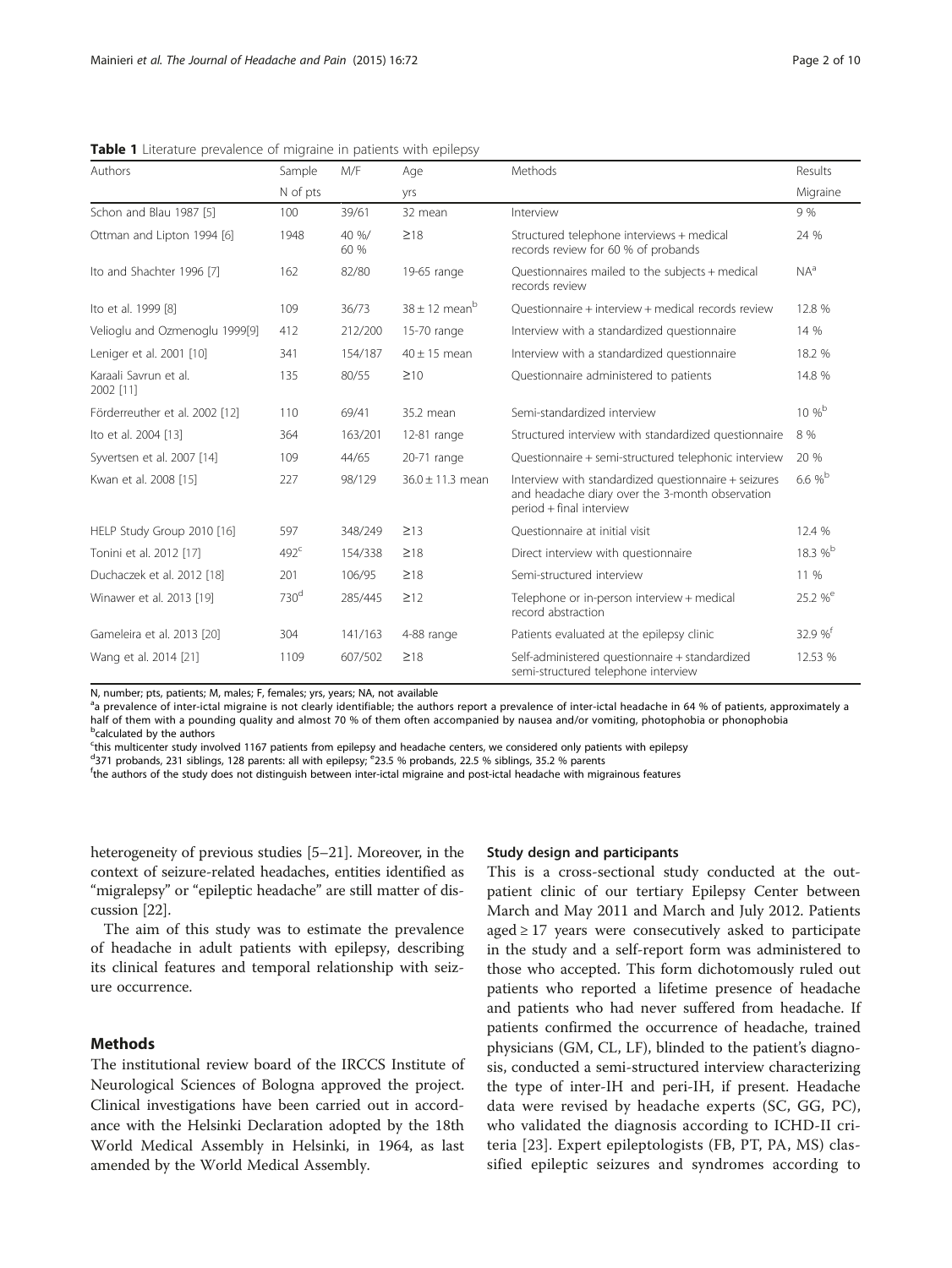the 2010 International League Against Epilepsy (ILAE) Commission report [[24](#page-8-0)].

All patients with a diagnosis of epilepsy were included in the study. We excluded patients who had arrived for a first visit and proved not to be affected by epilepsy (i.e. psychogenic non-epileptic seizures, sleep disorders, syncope, dystonia), patients with a doubtful epilepsy diagnosis, patients who had only a single seizure, and patients with a severe mental retardation.

## Data collection

The self-report form administered contained sociodemographic data and a preliminary question regarding the lifetime presence of headache. Patients who answered affirmatively also had to indicate their age at headache onset, headache in the previous three months, the frequency of attacks and the use of analgesics in a month. On the same form, patients who reported headache also answered the already validated ID migraine, a three-item instrument for migraine screening, and then underwent an ad hoc semi-structured interview with trained physicians concerning inter-IH and peri-IH. The formulation of this semi-structured interview was the product of a collaboration between the Epilepsy and Headache Centers. The clinical data collected to evaluate inter-IH concerned headache in other family members, age at headache onset, lateralization of headache, quality of pain, duration, intensity, frequency in a month, worsening with physical activity, use of analgesic treatment, associated symptoms like photophobia, phonophobia, nausea, vomiting, and presence of aura. For patients who presented peri-IH, the interview also included questions on timing of onset (pre-ictal, ictal or post-ictal headaches), duration, and features of peri-IH. Finally expert epileptologists filled out the last section of the form reviewing patients' clinical records and collecting data on epilepsy syndrome, seizure types, frequency of seizures, epilepsy etiology, age at epilepsy onset, disease duration, current antiepileptic medications, and photosensitivity. The interview had previously been tested on a series of 50 consecutively recruited patients with epilepsy, showing that the diagnosis gathered from the semi-structured interview correlated with that of the headache experts.

## Definitions and classifications

According to the temporal relationship with seizures, peri-IH was divided into pre-ictal headache (pre-IH), ictal and post-ictal headache (post-IH). Pre-IH was defined as appearing within 24 h before the seizure [[18](#page-8-0), [22](#page-8-0), [25\]](#page-8-0). Ictal headache was present exclusively during the seizure [[22](#page-8-0)]. Post-IH was defined according to the ICHD-II as a "headache which develops within 3 h following a partial or

generalized seizure and resolves within 72 h after the seizure" [[23](#page-8-0)]. We collected data on the lifelong presence of headache and verified if headache attacks had occurred in the three months prior to the interview. We defined as "inter-ictal headache" all headaches that manifested within a time period of the epileptic disease and whose attacks were not temporally related to an epileptic seizure. According to ICHD-II criteria [\[23\]](#page-8-0), inter-IH was divided into migraine (with or without aura), probable migraine, TTH, probable TTH, cluster headache, and other primary headaches. Secondary headaches in structural epilepsies were ruled out by means of imaging studies and were not considered in our analyses.

## Statistical analysis

Clinical variables in patients with inter-ictal migraine, inter-ictal TTH and without inter-IH were analyzed. In addition we compared clinical features between patients with post-IH and those without post-IH and between patients with pre-IH and those without pre-IH. We performed  $\chi^2$ -test and t-test to compare categorical variables. T-test and Mann–Whitney test were performed to evaluate continuous variables with a symmetrical and asymmetrical distribution respectively. A logistic regression model was used to calculate OR and a 95 % confidence interval CI to assess the association between dependent and independent variables. Adjustment for the possible effect of confounding variables such as age, sex and migraine prophylactic therapy when appropriate was performed through a multivariable-adjusted logistic regression analysis. Statistical significance was set at p value < 0.05. Statistical analyses were performed with STATA® version 12.0.

## **Results**

## Study population

The flow diagram of the study is illustrated in Fig. [1](#page-3-0) and the main features of the population in Table [2](#page-4-0). Out of the original pool of 446 outpatients attending the Epilepsy Center we included in the study 388 cases (209 female, 53.9 %) with a confirmed diagnosis of epilepsy. The mean age of patients at the interview was  $41.25 \pm 15.70$  years (median 39, range 17–84). One hundred and one patients had generalized epilepsy (26.0 %), 77 with a genetic etiology and 24 with a structural/metabolic or unknown etiology. Two hundred and eighty patients had focal epilepsy (72.2 %), four with a genetic etiology and 276 with a structural/metabolic or unknown etiology. Seven patients had unclassified epilepsy (1.8 %). The median age at epilepsy onset was 15 years (interquartile range 8–23.5) and the median epilepsy duration at the interview was 20.5 years (interquartile range 11–32). One hundred and thirty-four patients (34.5 %) had sporadic seizures (few episodes per year), 132 (34.0 %) had been seizure-free for at least two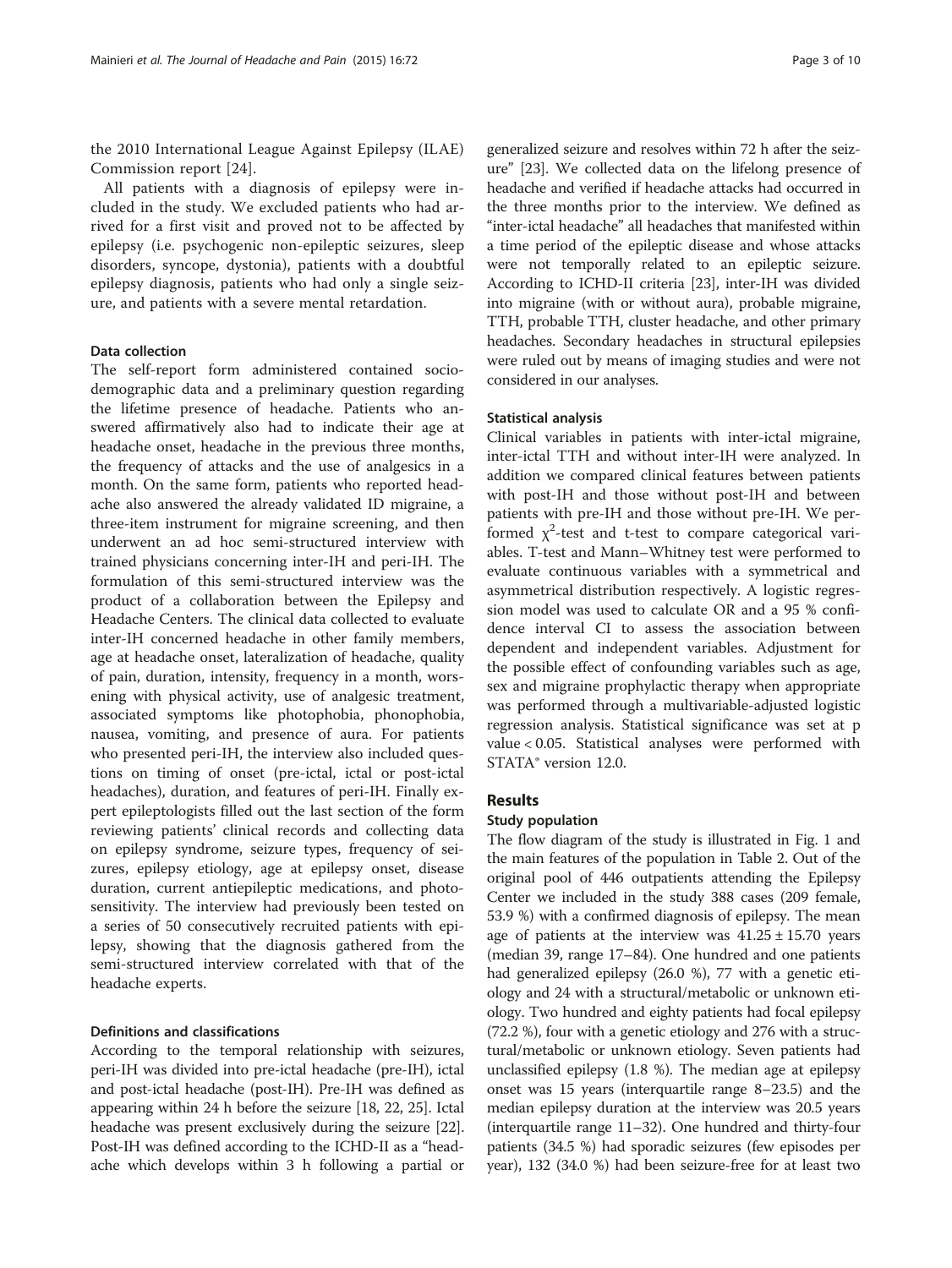<span id="page-3-0"></span>

years at the interview while 119 (30.7 %) had monthly/ daily or multidaily seizures (in three cases frequency could not be assessed). One hundred and eighty-five patients (47.7 %) were taking antiepileptic monotherapy, 188 (48.4 %) received polytherapy ( $\geq$ 2 AEDs), and 15 (3.9 %) had no therapy at the interview. In the latter group therapy had been withdrawn in 13 cases 4.5 years on average before the interview, after many years of seizure freedom one patient had a recent disease history with only two seizures and was not on any therapy at the interview while another had sporadic seizures and was not on therapy of his own accord.

## Headache

Overall 209 patients (53.9 %) reported a lifetime occurrence of headache: 188 had inter-IH (48.4 %), while peri-IH occurred in 92 patients (23.7 %). Among them 71 patients (18.3 %) had an associated inter-IH, while 21 (5.4 %) only had headache related to the seizures (Fig. [2](#page-4-0)). The latter occurred before the seizure in three patients, during the seizure in another three cases and in the post-ictal period in 16 patients (one of them had an ictal headache which continued post-ictally). Out of the 188 patients with inter-IH, 35 (18.6 %) did not report headaches in the previous three months. According to ICHD-II criteria [\[23](#page-8-0)], patients with inter-IH were classified as follows: 102 patients had migraine (26.3 %), including six with aura (1.5 %) and 16 with probable migraine (4.1 %), 74 had TTH (19.1 %), including two with probable TTH (0.5 %), two patients had cluster headache (0.5 %), one patient had primary stabbing headache (0.03 %) and nine patients had unclassified headache (2.3 %).

According to its temporal relationship with seizure onset peri-ictal headache was distinguished as:

- 1. Pre-ictal headache present in 26 patients (6.7 %), with migrainous features in 16, with tension-type quality in five, other in five. Only in one of these patients did the attacks disclose the features of migraine with aura but did not present a strict temporal relationship (within one hour) with seizure onset. Nineteen patients (4.9 %) with pre-IH had also inter-ictal migraine (one with aura) while one had an unclassified headache. In most of these cases (16/20), pre-IH had migrainous features similar in quality to the habitual headache attack, whereas four patients were not able to characterize the features of their pre-IH. Another three patients (0.8 %) presenting pre-IH had an inter-ictal TTH that showed similar quality features to the habitual attacks in all cases. Three patients (0.8 %) not complaining of inter-IH only presented headache before seizures: it showed tension-type headache-like features in two patients, while one patient did not recall the features of his pre-IH.
- 2. Ictal headache in three cases (0.8 %), none of whom had an inter-IH. The first patient had a myoclonic epilepsy and referred a sense of head pressure lasting a few seconds, involving the whole head, in correspondence with myoclonic jerks. The second patient had a focal epilepsy of temporal origin of the right hemisphere and referred a very intense mostly frontal throbbing pain (undetermined side) a few seconds before the seizure. The third patient had a focal epilepsy of temporal origin of the left hemisphere and reported a headache starting during the seizure and often continuing in a post-IH. The headache showed a tightening quality of moderate to severe intensity not associated with autonomic symptoms, photophobia or phonophobia.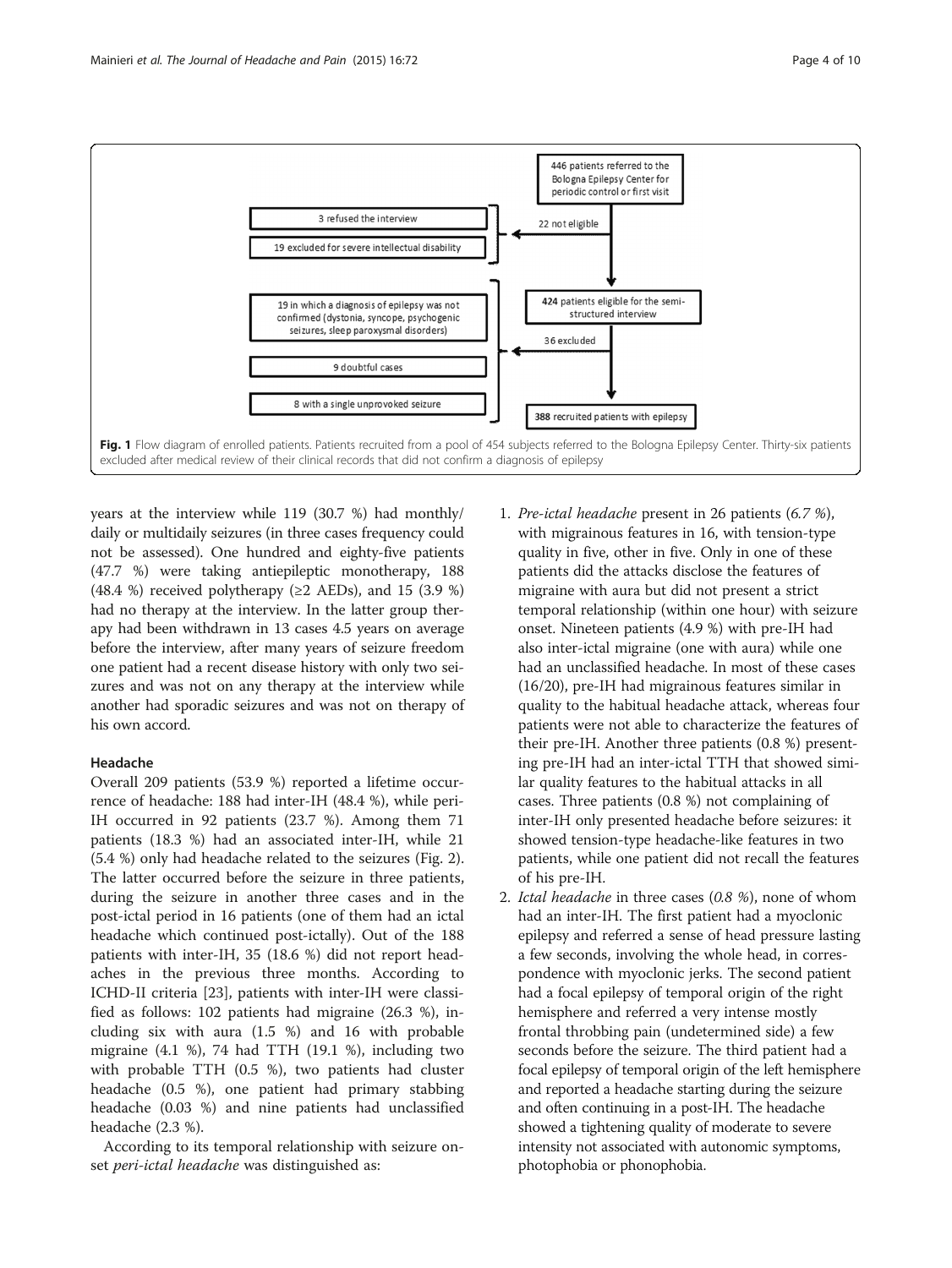<span id="page-4-0"></span>

| Table 2 Clinical features of the study population |                   |                   |                   |  |  |  |  |  |  |  |
|---------------------------------------------------|-------------------|-------------------|-------------------|--|--|--|--|--|--|--|
|                                                   | Total             | Males             | Females           |  |  |  |  |  |  |  |
| Sample                                            | 388               | 179 (46.13)       | 209 (53.87)       |  |  |  |  |  |  |  |
| Age (mean $\pm$ SD)                               | $41.25 \pm 15.70$ | $41.92 \pm 16.32$ | $40.68 \pm 15.15$ |  |  |  |  |  |  |  |
| Age at epilepsy onset<br>(med; p25-p75)           | $15; 8 - 23.5$    | 16; 7-26          | 14; 9-22          |  |  |  |  |  |  |  |
| Epilepsy duration<br>(med; p25-p75)               | 20.5; 11-32       | 20; 10-31         | 21; 11-32         |  |  |  |  |  |  |  |
| Epilepsy                                          |                   |                   |                   |  |  |  |  |  |  |  |
| Generalized                                       | 101 (26.03)       | 46 (25.70)        | 55 (26.32)        |  |  |  |  |  |  |  |
| Focal                                             | 280 (72.16)       | 129 (72.07)       | 151 (72.25)       |  |  |  |  |  |  |  |
| Unclassified                                      | 7(1.80)           | 4(2.23)           | 3(1.43)           |  |  |  |  |  |  |  |
| Frequency of seizures at observation              |                   |                   |                   |  |  |  |  |  |  |  |
| Sporadic                                          | 134 (34.54)       | 59 (32.96)        | 75 (35.89)        |  |  |  |  |  |  |  |
| Monthly/daily                                     | 119 (30.67)       | 49 (27.37)        | 70 (33.49)        |  |  |  |  |  |  |  |
| Seizure-free                                      | 132 (34.02)       | 69 (38.55)        | 63 (30.14)        |  |  |  |  |  |  |  |
| AED therapy                                       |                   |                   |                   |  |  |  |  |  |  |  |
| Monotherapy                                       | 185 (47.68)       | 91 (50.84)        | 94 (44.98)        |  |  |  |  |  |  |  |
| Polytherapy                                       | 188 (48.45)       | 82 (45.81)        | 106 (50.72)       |  |  |  |  |  |  |  |
| No therapy                                        | 15 (3.87)         | 6(3.35)           | 9(4.31)           |  |  |  |  |  |  |  |
| Photosensitivity                                  | 23 (5.93)         | 10 (5.59)         | 13 (6.22)         |  |  |  |  |  |  |  |
| Inter-IH                                          | 188 (48.45)       | 68 (37.99)        | 120 (57.42)       |  |  |  |  |  |  |  |
| Migraine without aura                             | 80 (20.62)        | 25 (13.97)        | 55 (26.32)        |  |  |  |  |  |  |  |
| Migraine with aura                                | 6(1.55)           | 4(2.23)           | 2(0.96)           |  |  |  |  |  |  |  |
| Probable migraine                                 | 16 (4.12)         | 5(2.79)           | 11(5.26)          |  |  |  |  |  |  |  |
| TTH                                               | 72 (18.56)        | 27 (15.08)        | 45 (21.53)        |  |  |  |  |  |  |  |
| Probable TTH                                      | 2(0.52)           | 1(0.56)           | 1(0.48)           |  |  |  |  |  |  |  |
| Cluster headache                                  | 2(0.52)           | 0(0.00)           | 2(0.96)           |  |  |  |  |  |  |  |
| Peri-IH                                           | 92 (23.71)        | 34 (18.99)        | 58 (27.75)        |  |  |  |  |  |  |  |
| Pre-ictal headache                                | 26 (6.70)         | 6(3.35)           | 20 (9.57)         |  |  |  |  |  |  |  |
| Ictal headache                                    | 3(0.77)           | 0(0.00)           | 3(1.44)           |  |  |  |  |  |  |  |
| Post-ictal headache                               | 74 (19.07)        | 30 (16.76)        | 44 (21.05)        |  |  |  |  |  |  |  |

N, number; SD, standard deviation; med, median; p25-p75, 25<sup>th</sup> and 75<sup>th</sup> percentile; AED, anti-epileptic drug; Inter-IH, inter-ictal headache; TTH, tensiontype headache; Peri-IH, peri-ictal headache. Figures given as N (%), unless otherwise stated

3. Post-ictal headache occurring in 74 patients (19.1 %) with the following features: migraine quality in 37, TTH-like in 30, other in seven. Thirty-eight patients (9.8 %) had an associated inter-ictal migraine (no patients with aura). Their post-IH in most cases (31/38) had migrainous features, in six cases it was described as TTH-like, while one patient did not recall the features of his post-IH. Twenty patients (5.1 %) had an inter-ictal TTH. Their post-IH showed similar TTH-like features in 16 (16/20) patients and migrainous features in two (2/20), while in two patients it was unclassified. Sixteen patients (4.1 %) manifested headache only after seizures with migrainous features in four (4/16) of



them and TTH-like features in eight (8/16), whereas it could not be better characterized in the remaining four cases.

#### Migraineurs vs TTH vs patients without inter-IH

We compared clinical features in patients with interictal migraine, patients with inter-ictal TTH and patients who did not have any inter-IH (Table [3\)](#page-5-0). Female sex was prevalent both in the migraineurs group  $(P < 0.001)$  and in the TTH group  $(P = 0.009)$ , compared to patients without inter-IH. Migraineurs had a lower mean age than patients without inter-IH  $(P = 0.013)$ . There were no significant differences in epilepsy syndrome, seizure frequency, therapy or photosensitivity among the three groups. After adjustment for age, sex and therapy, both groups of patients with inter-ictal migraine (OR 2.68, 95 % CI 1.96-3.64, P < 0.001) and TTH (OR 1.87, 95 % CI 1.33-2.63,  $P < 0.001$ ) were significantly associated with the occurrence of peri-IH. Pre-IH was significantly associated only with patients with inter-ictal migraine, both compared to patients without inter-IH (OR 3.54, 95 % CI 1.88-6.66,  $P < 0.001$ ) and to patients with TTH (OR 5.29, 95 % CI 1.50-18.68, P = 0.010). Post-IH occurred significantly in both groups of migraineurs (OR 2.60, 95 % CI 1.85-3.64, P < 0.001) and TTH patients (OR 2.09, 95 % CI 1.44-3.03, P < 0.001) compared with patients without inter-IH, while there was no statistical difference between them (OR 1.69, 95 % CI 0.86-3.31,  $P = 0.127$ .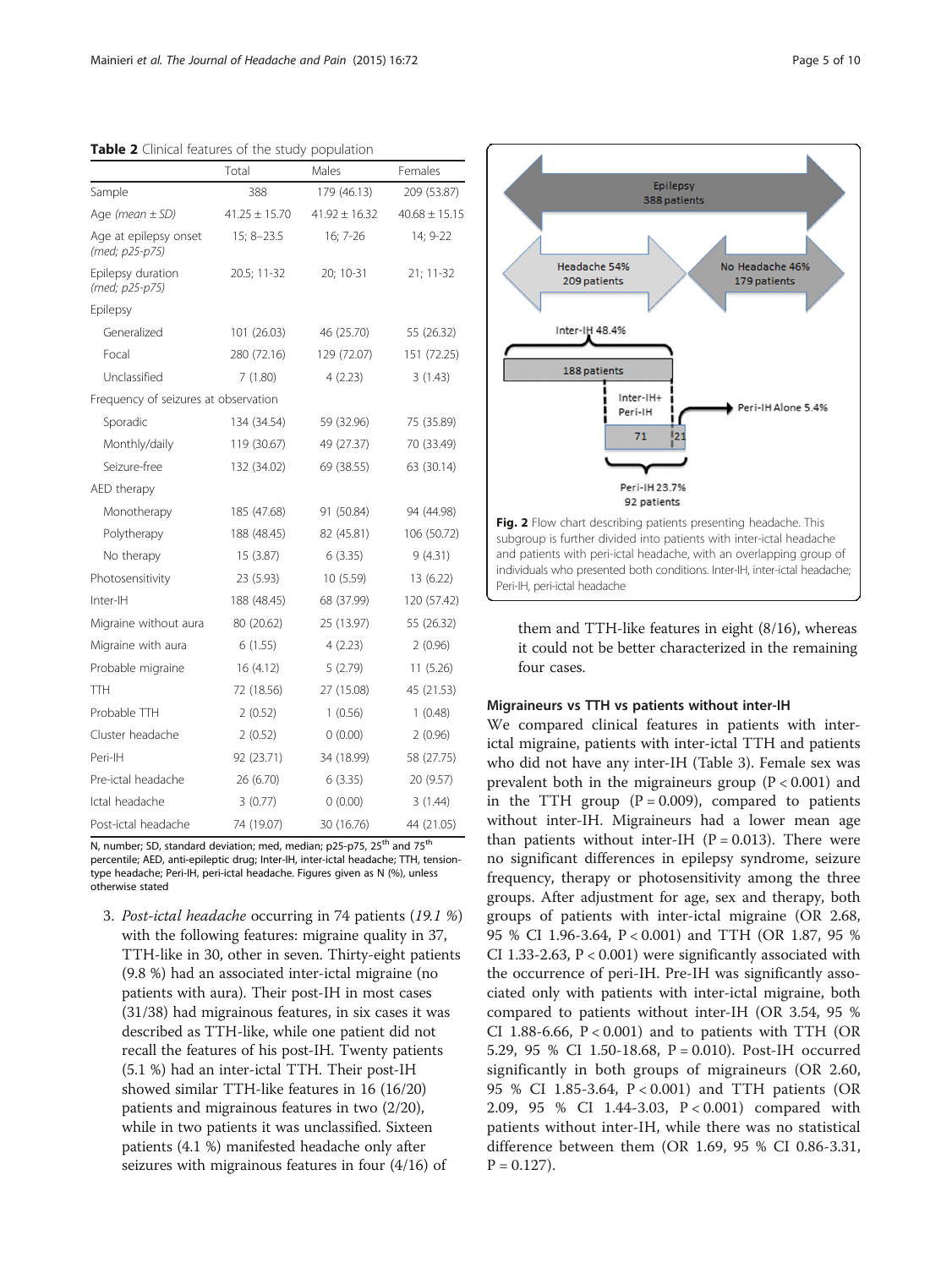|                                      | Inter-ictal Migraine<br>(Group 1) | Inter-ictal TTH<br>(Group 2) | No inter-IH<br>(Group 3) | $p$ value                | OR (CI 95 %)           | Group Comparison    |
|--------------------------------------|-----------------------------------|------------------------------|--------------------------|--------------------------|------------------------|---------------------|
| Sample                               | 102 (26.29)                       | 74 (19.07)                   | 200 (51.55)              |                          |                        |                     |
| Males                                | 34 (23.45)                        | 28 (20.14)                   | 111 (79.86)              | $< 0.001$ ;              |                        | 1 vs 3;             |
| Females                              | 68 (43.31)                        | 46 (34.07)                   | 89 (65.93)               | 0.009                    |                        | 2 vs 3              |
| Age (mean $\pm$ SD)                  | $38.57 \pm 13.73$                 | $40.34 \pm 16.46$            | $43.26 \pm 16.27$        | 0.013                    |                        | 1 vs 3              |
| Age at epilepsy onset (med; p25-p75) | 15; 10-21                         | 15; 10-26                    | $15; 6 - 25$             | 0.877                    |                        |                     |
| Epilepsy duration (med; p25-p75)     | 19; 9-31                          | 19; 10-28                    | 21.5; 12-34              | 0.076                    |                        |                     |
| Epilepsy                             |                                   |                              |                          |                          |                        |                     |
| Generalized                          | 27 (26.47)                        | 19 (25.68)                   | 51 (25.50)               | 0.855                    |                        |                     |
| Focal                                | 73 (71.57)                        | 55 (74.32)                   | 144 (72.00)              | 0.937                    |                        |                     |
| Unclassified                         | 2(1.96)                           | 0(0.00)                      | 5(2.50)                  | 0.768                    |                        |                     |
| Frequency of seizures at observation |                                   |                              |                          |                          |                        |                     |
| Sporadic                             | 37 (36.27)                        | 24 (32.43)                   | 67 (33.50)               | 0.631                    |                        |                     |
| Monthly/daily                        | 30 (29.41)                        | 24 (32.43)                   | 62 (31.00)               | 0.777                    |                        |                     |
| Seizure-free                         | 34 (33.33)                        | 26 (35.14)                   | 69 (34.50)               | 0.840                    |                        |                     |
| Tonic-clonic seizures                | 73 (71.57)                        | 48 (64.86)                   | 113 (56.50)              | 0.011                    | $1.39(1.08 - 1.80)$    | 1 vs 3              |
| AED therapy                          |                                   |                              |                          |                          |                        |                     |
| Monotherapy                          | 54 (52.94)                        | 36 (48.65)                   | 91 (45.50)               | 0.221                    | $1.16(0.91 - 1.47)$    |                     |
| Polytherapy                          | 43 (42.16)                        | 37 (50.00)                   | 101 (50.50)              | 0.170                    | $0.85(0.67 - 1.08)$    |                     |
| No therapy                           | 5(4.90)                           | 1(1.35)                      | 8(4.00)                  | 0.715                    | $1.11(0.63 - 1.97)$    |                     |
| Photosensitivity                     | 8(7.84)                           | 4(5.41)                      | 11(5.50)                 | 0.428                    |                        |                     |
| Peri-ictal headache                  | 48 (47.06)                        | 22 (29.73)                   | 21 (10.50)               | $0.019^a$ ;              | $2.18(1.14 - 4.19);$   | 1 vs 2;             |
|                                      |                                   |                              |                          | $< 0.001$ <sup>a</sup> ; | $2.68$ (1.96 - 3.64);  | 1 vs 3;             |
|                                      |                                   |                              |                          | $< 0.001b$ ;             | $1.87(1.33 - 2.63)$    | 2 vs 3;             |
| Pre-ictal headache                   | 19 (18.63)                        | 3(4.05)                      | 3(1.50)                  | $0.010^a$ ;              | $5.29$ (1.50 - 18.68); | $1 \text{ vs } 2;$  |
|                                      |                                   |                              |                          | < 0.001 <sup>a</sup>     | $3.54$ (1.88 - 6.66)   | 1 vs 3              |
| Ictal headache                       | 0(0.00)                           | 0(0.00)                      | 3(1.50)                  | 0.214                    |                        |                     |
| Post-ictal headache                  | 38 (37.25)                        | 20 (27.03)                   | 16 (8.00)                | $< 0.001a$ ;             | $2.60$ (1.85 - 3.64);  | $1 \text{ vs } 3$ ; |
|                                      |                                   |                              |                          | $< 0.001b$ ;             | $2.09$ (1.44 - 3.03);  | 2 vs 3;             |
|                                      |                                   |                              |                          | $0.127^{b}$              | $1.69$ (0.86 - 3.31)   | 1 vs 2              |

<span id="page-5-0"></span>Table 3 Comparison of clinical features between subgroups of patients with inter-ictal migraine, inter-ictal tension-type headache and patients without inter-ictal headache

N, number; TTH, tension-type headache; inter-IH, inter-ictal headache; OR, odds ratio; CI, confidence interval; vs, versus; SD, standard deviation; med, median; p25-p75, 25<sup>th</sup> and 75<sup>th</sup> percentile; AED, anti-epileptic drug

<sup>a</sup>Multivariable model adjusted for age, sex and anti-migraine therapy

**b**Multivariable model adjusted for age and sex

Figures given as N (%), unless otherwise stated

## Patients with pre-IH vs patients without pre-IH and patients with post-IH vs patients without post-IH

We compared patients with and without pre-IH and patients with and without post-IH (Table [4](#page-6-0)). Pre-IH was significantly associated with female sex  $(P = 0.015)$ . Variables significantly associated with post-IH were AEDs polytherapy  $(P < 0.001)$ , high frequency of seizures ( $P = 0.002$ ), and tonic-clonic seizures ( $P = 0.041$ ). Conversely the proportion of patients without post-IH with an AED monotherapy  $(P = 0.002)$  and who were

seizure-free at the interview  $(P = 0.012)$  was significantly higher.

## **Discussion**

Headache is a significantly frequent symptom both in patients with epilepsy and in the general population. This is why the prevalence of primary headaches in adult patients with epilepsy remains a matter of debate. Differences in target populations, age range, data collection, diagnostic and classification criteria, methodological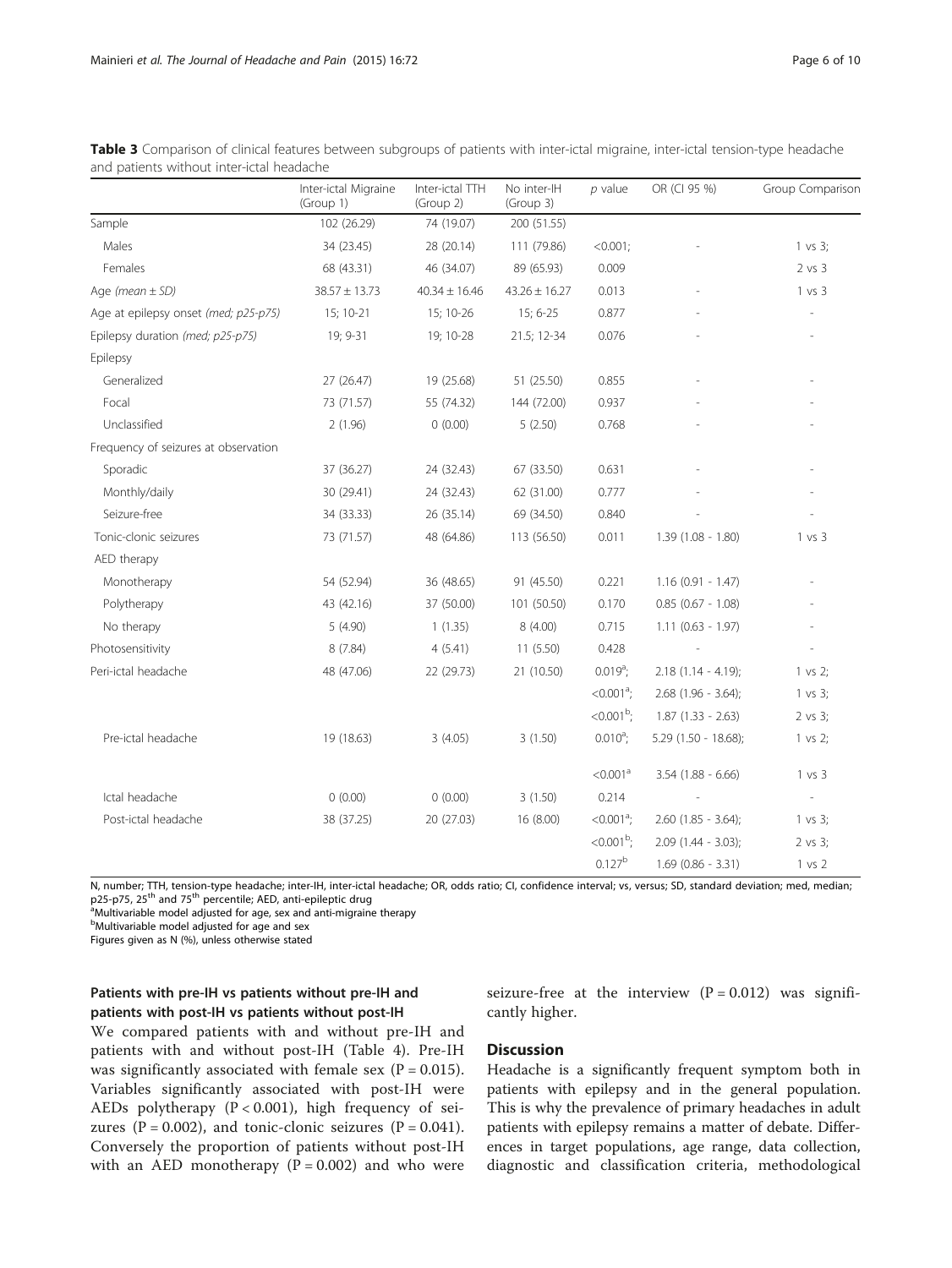|                                         | Post-IH           | No Post-IH        | $p$ value            | OR (CI 95 %)           | Pre-IH            | No Pre-IH         | $p$ value            | OR (CI 95 %)        |  |
|-----------------------------------------|-------------------|-------------------|----------------------|------------------------|-------------------|-------------------|----------------------|---------------------|--|
| Sample                                  | 74 (19.07)        | 314 (80.93)       |                      |                        | 26 (6.70)         | 362 (93.30)       |                      |                     |  |
| Males                                   | 30 (16.76)        | 149 (83.24)       | 0.283                |                        | 6(3.35)           | 173 (96.65)       | 0.015                |                     |  |
| Females                                 | 44 (21.05)        | 165 (78.95)       |                      |                        | 20 (9.57)         | 189 (90.43)       |                      |                     |  |
| Age (mean $\pm$ SD)                     | $38.08 \pm 13.50$ | $42.00 \pm 16.10$ | 0.053                | $\overline{a}$         | $38.08 \pm 14.54$ | $41.48 \pm 15.77$ | 0.286                |                     |  |
| Age at epilepsy onset<br>(med; p25-p75) | 12; 8-20          | 15; 8-24          | 0.135                |                        | $13; 6 - 24$      | $15:8 - 23$       | 0.601                |                     |  |
| Epilepsy duration (med; p25-p75)        | 21; 12-29         | 20; 11-32         | 0.879                |                        | 20.5; 9-32        | 20.5; 11-32       | 0.529                |                     |  |
| Epilepsy                                |                   |                   |                      |                        |                   |                   |                      |                     |  |
| Generalized                             | 18 (24.32)        | 83 (26.43)        | 0.710                |                        | 2(7.69)           | 99 (27.35)        | 0.027                |                     |  |
| Focal                                   | 55 (74.32)        | 225 (71.66)       | 0.645                |                        | 21 (80.77)        | 259 (71.55)       | 0.311                |                     |  |
| Unclassified                            | 1(1.35)           | 6(1.91)           | 0.745                |                        | 3(11.54)          | 4(1.10)           | < 0.001              |                     |  |
| Frequency of seizures at observation    |                   |                   |                      |                        |                   |                   |                      |                     |  |
| Sporadic                                | 23 (31.08)        | 111 (35.35)       | 0.487                |                        | 10 (38.46)        | 124 (34.25)       | 0.663                |                     |  |
| Monthly/daily                           | 34 (45.95)        | 85 (27.07)        | 0.002                |                        | 11(42.31)         | 108 (29.83)       | 0.183                |                     |  |
| Seizure-free                            | 16 (21.62)        | 116 (36.94)       | 0.012                |                        | 4(15.38)          | 128 (35.36)       | 0.038                |                     |  |
| Tonic-clonic seizures                   | 53 (71.62)        | 185 (58.92)       | $0.041$ <sup>a</sup> | $1.79(1.02 - 3.12)$    | 16 (61.54)        | 222 (61.33)       | 0.983                |                     |  |
| AED therapy                             |                   |                   |                      |                        |                   |                   |                      |                     |  |
| Monotherapy                             | 23 (31.08)        | 162 (51.59)       | 0.002 <sup>a</sup>   | $0.43$ $(0.25 - 0.74)$ | 13 (50.00)        | 172 (47.51)       | 0.806                | $1.11(0.50 - 2.45)$ |  |
| Polytherapy                             | 50 (67.57)        | 138 (43.95)       | < 0.001 <sup>a</sup> | $2.64$ (1.54 - 4.52)   | 13 (50.00)        | 175 (48.34)       | 0.870                | $1.07(0.48 - 2.37)$ |  |
| No therapy                              | 1(1.35)           | 14 (4.46)         | 0.219 <sup>a</sup>   | $0.28$ (0.04 - 2.15)   | 0(0.00)           | 15(4.14)          | 0.290                |                     |  |
| Photosensitivity                        | 5(6.76)           | 18(5.73)          | 0.737                |                        | 1(3.85)           | 22 (6.08)         | 0.642                |                     |  |
| Inter-ictal headache                    | 58 (78.38)        | 130 (41.40)       | < 0.001              |                        | 23 (88.46)        | 165 (45.58)       | < 0.001              |                     |  |
| Migraine                                | 38 (51.35)        | 64 (20.38)        | < 0.001 <sup>b</sup> | $4.06$ $(2.35 - 7.02)$ | 19 (73.08)        | 83 (22.93)        | < 0.001 <sup>b</sup> | 7.96 (3.20 - 19.80) |  |
| Migraine without aura                   | 38 (51.35)        | 58 (18.47)        | < 0.001              |                        | 18 (69.23)        | 78 (21.55)        | < 0.001              |                     |  |
| Migraine with aura                      | 0(0.00)           | 6(1.91)           | 0.231                |                        | 1(3.85)           | 5(1.38)           | 0.325                |                     |  |
| <b>TTH</b>                              | 20 (27.03)        | 54 (17.20)        | 0.053                |                        | 3(11.54)          | 71 (19.61)        | 0.311                |                     |  |

<span id="page-6-0"></span>

| <b>Table 4</b> Comparison of clinical features between patients with and without post-ictal headache and patients with and without |  |  |  |  |  |  |  |  |
|------------------------------------------------------------------------------------------------------------------------------------|--|--|--|--|--|--|--|--|
| pre-ictal headache                                                                                                                 |  |  |  |  |  |  |  |  |

Post-IH, post-ictal headache; Pre-IH, pre-ictal headache; N, number; SD, standard deviation; med, median; p25-p75, 25<sup>th</sup> and 75<sup>th</sup> percentile; AED, anti-epileptic drug; TTH, tension-type headache

<sup>a</sup>Multivariable model adjusted for age and sex

<sup>b</sup>Multivariable model adjusted for age, sex and anti-migraine therapy

Figures given as N (%), unless otherwise stated

study design, and a lower reliability of retrospective studies, may account for such controversial results. Moreover most previous reports focused only on migraine, excluding the other types of primary headache (Table [1\)](#page-1-0) [\[5](#page-8-0)–[21\]](#page-8-0).

The close collaboration between the Epilepsy and Headache Centers in our study allowed an accurate diagnosis of both epilepsy syndromes and primary headaches.

Among our patients migraine was the most frequent type of headache occurring in 26 % of patients, in accordance with previous studies in which the prevalence of migraine ranged from 9 % to 30 %. Although the association between these two diseases has been reported in several epidemiologic studies their relationship has not been clarified yet [\[5](#page-8-0)–[21\]](#page-8-0). Previous Ottman and Lipton's studies on 1948 patients with epilepsy demonstrated a

twofold higher risk for migraine in patients with epilepsy compared to their first degree relatives without epilepsy, and they also showed a nearly twofold risk of migraine compared to controls (24 % vs 12 %). However, data from Brodtkorb et al. in a Norwegian population of epilepsy patients failed to confirm a statistically significant association between migraine and epilepsy [[6](#page-8-0), [26](#page-8-0)].

Unlike the incidence of migraine we reported TTH in only 19 % of our cases, a lower prevalence compared to the general population. To date few studies have addressed TTH and epilepsy and no hypotheses on the relation between the two diseases have been put forward. We could speculate that our result is in line with the type of headache. As a mild condition in spite of seizure disorder, TTH could be underestimated in patients with epilepsy [\[11](#page-8-0), [12](#page-8-0), [14, 17, 18, 20, 21\]](#page-8-0).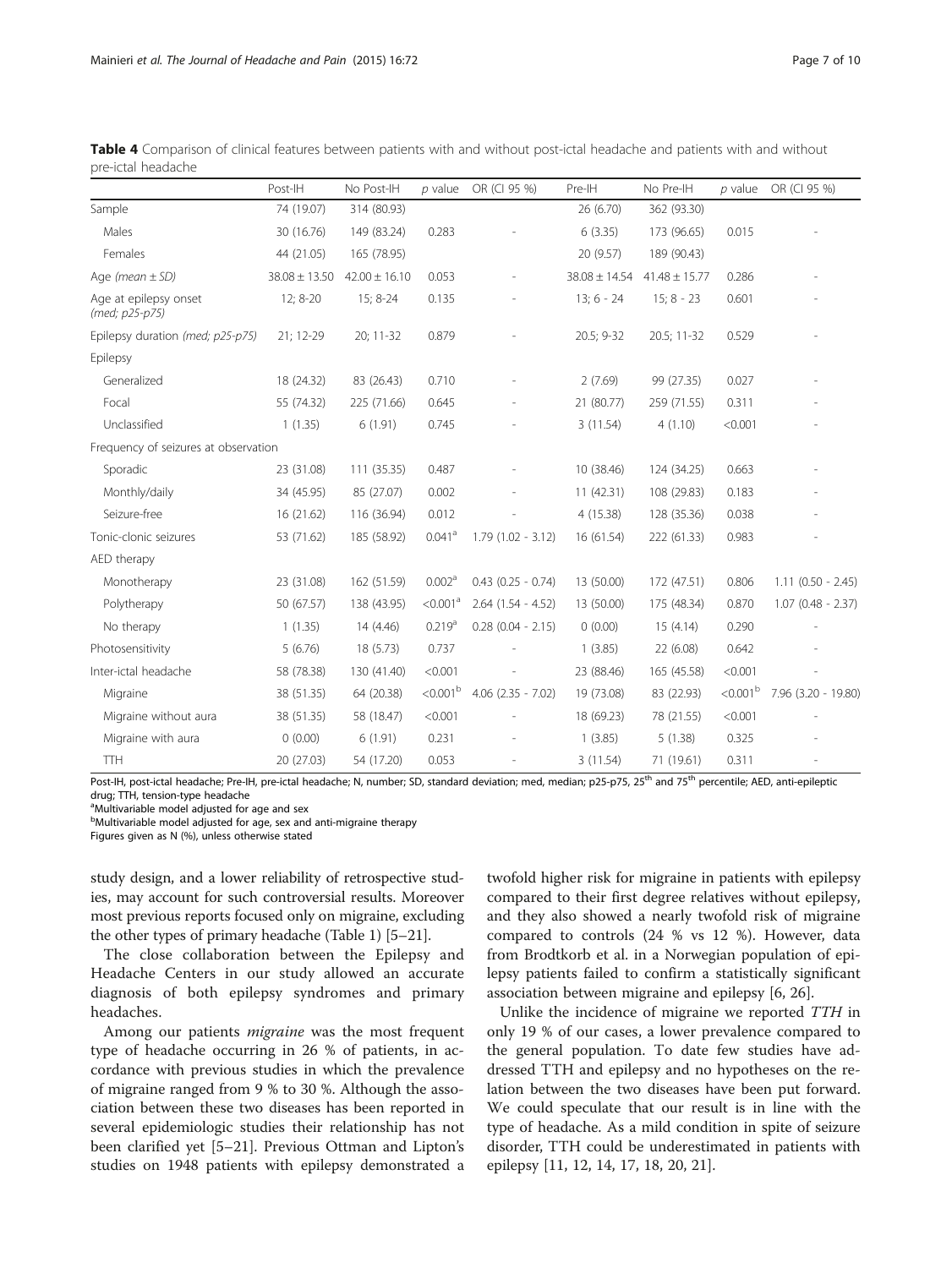In any case it is interesting that in our cases both patients with migraine and tension-type inter-IH reported seizure-related headache with features similar in quality to their habitual headache attacks.

Analyzing accurately each different types of headaches in relation to seizures (peri-IH), we found a slightly lower lifelong prevalence of headaches temporally related to seizures than in the literature (23 % vs 28-50 %) [[18\]](#page-8-0). We actually think it is probably due to the wellcontrolled epilepsy in most of our patients, with only very rare seizures, or no seizures at all.

Pre-IH, usually with migrainous features, was reported in 6 % of our population and only in patients with interictal migraine, in line with previous studies [\[14, 16, 18](#page-8-0), [21](#page-8-0), [25](#page-8-0)]. Only one of our patients with pre-IH had a migraine with aura. In this case the headache attack started about five hours before epileptic seizure onset, and hence did not fall within the diagnostic criteria for "migralepsy" that anyway is still a controversial entity [[22](#page-8-0)].

Ictal headache occurred only in three patients (0.8 %) without inter-ictal headache. Two of them have temporal lobe epilepsy and the other one a myoclonic epilepsy. All of them reported a tightening quality of headache with a sense of head pressure and throbbing pain during the seizure or a few seconds before. However, as an ictal EEG recording was lacking in these cases, a definition of "Epileptic Headache" was not corrected [\[9](#page-8-0), [12, 27](#page-8-0)]. There is considerable confusion regarding the definition of "Epileptic Headache", in both headache and epilepsy classifications (ICHD-II and ILAE). The ICHD-II classification (2004) defines "Epileptic Headache" as a headache with migraine features while the patient also has a focal epileptic seizure. These cases are extremely rare, and the term is not used in the current ILAE and ICHD classification [[23, 24](#page-8-0)]. In our study we found that a lower number of adults have ictal headache (recognized as a headache lasting from seconds to days, with evidence of ictal epileptiform EEG discharges) than children. We can speculate that it is strictly due to different symptomatology that children have both in epilepsy and in headache. Children are in fact more likely to have autonomic symptomatology attacks, with long-lasting ictal autonomic manifestations, while adults often have other sensory or motor ictal signs. Thus, it is more probable that many cases are genuine seizures imitating migraine, easily recognizable by an EEG recording [\[28\]](#page-8-0).

At last in our study *post-IH* was the most frequent type of peri-IH, occurring in 19 % of our patients: 37/ 74 patients reported a migraine type, 30/74 a TTH, and only in seven cases the quality of headache was unclassified. It is not straightforward to compare our data with previous reports in literature in which post-IH prevalence ranges from 12 % to 52 % [[5](#page-8-0), [7](#page-8-0), [10](#page-8-0)–[14](#page-8-0), [16, 18](#page-8-0), [20, 21](#page-8-0), [29, 30](#page-8-0)]. Several variables need to be

considered. First of all most studies are retrospective [[13](#page-8-0), [14, 16](#page-8-0), [25\]](#page-8-0) and the few prospective studies available were conducted either for a brief period [[15\]](#page-8-0) or on pediatric populations [[31](#page-8-0), [32\]](#page-9-0). Moreover post-IH prevalence could be influenced by the type and intensity of epilepsy, with a higher prevalence in samples of patients with drug-resistant epilepsy [\[12](#page-8-0), [30\]](#page-8-0). In our population post-IH was more frequently reported in patients on polytherapy, suggesting a severe epilepsy phenotype, and in patients with a higher seizure frequency (monthly/daily) suggesting that the seizures act as a trigger for headache attacks, as reported in literature [[18](#page-8-0), [29\]](#page-8-0).

Our study has some limitations. Firstly the retrospective assessment of headaches can lead to a recall bias, especially for peri-IH in patients who had their last seizure years before the interview. For this reason the prevalence of both pre-IH and post-IH may be underestimated in the current study. Secondly we recruited patients from a tertiary care center, thus there is a possible selection bias. However the features of our sample resemble those of population-based epidemiological studies on epilepsy [[33\]](#page-9-0). This is mainly due to the fact that patients with severe encephalopathies were excluded, and the catchment area of our Institute comprised the entire city of Bologna and its hinterland, thus resembling a population. Finally the absence of a control group limits the significance of our results.

Over the last decade, possible pathogenetic mechanisms common to epilepsy and migraine have been investigated in depth. The two disorders seem to be genetically interrelated and are comorbid in several clinical syndromes [[34](#page-9-0)]. An altered membrane channel function and an imbalance between excitatory and inhibitory factors seem to have a central role in the pathogenesis of the two disorders [[28](#page-8-0), [35](#page-9-0)–[37](#page-9-0)]. Cortical spreading depression (CSD) is believed to underlie migraine with aura attacks and, according to some evidence, also migraine without aura [[28](#page-8-0)]. Our study disclosed a relatively low occurrence of migraine with aura (1.5 %) that seems not to support this hypothesis. It is likely that both CSD and other mechanisms, such as different environmental or individual factors (genetic or otherwise), are implicated in the link between migraine and epilepsy.

By lowering the trigger threshold in the epileptic focus, CSD could increase the risk of seizures, explaining the onset of pre-IH [[2](#page-8-0)]. Similarly, recurrent seizures may predispose a patient to CSD, inducing post-IH [[37\]](#page-9-0). We suggest that, in analogy with migraine patients, the stressful event represented by an epileptic seizure is a trigger for a headache attack in subjects with migraine or inter-ictal TTH [[36, 38, 39](#page-9-0)]. However, further studies are required to clarify the mechanisms underlying the two conditions.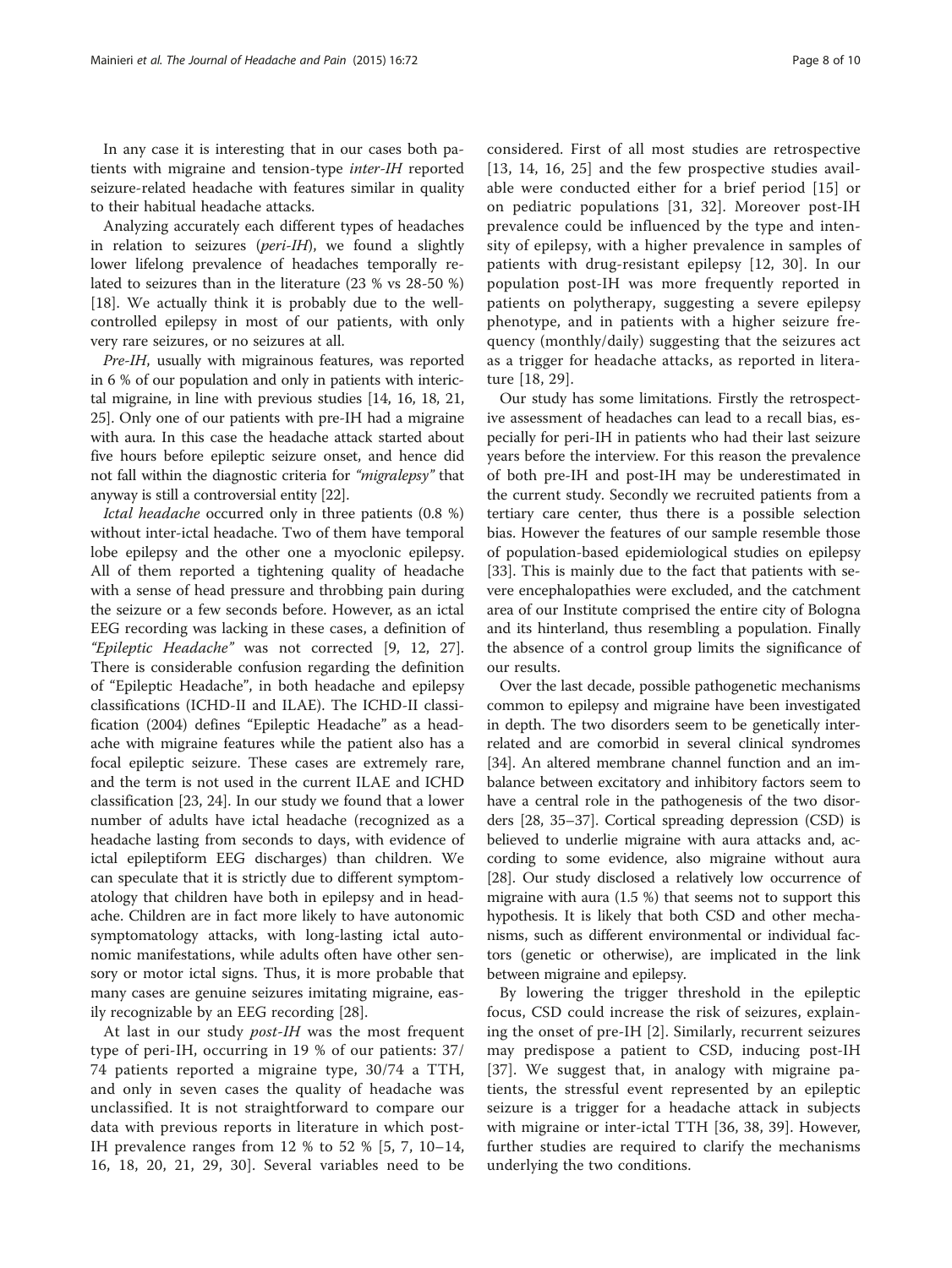## <span id="page-8-0"></span>Conclusion

Half of our patients with epilepsy presented either interictal or peri-ictal headaches or both, confirming the bidirectional relationship between these two pathologies. Migraine is the most prevalent type of headache. Patients presenting migraine or tension-type inter-IH seem to be more readily predisposed to develop a seizurerelated headache with features similar to their habitual headache attacks. However, only patients with inter-ictal migraine appear to be very prone to present a migraine headache before seizures. Further population studies are required to establish whether comorbidity exists between epilepsy and migraine, or whether it is a chance association between two relatively common neurological disorders. In addition, prospective studies including the compilation of a headache and seizure diary may serve to establish if one disease represents a risk factor for the other. It is crucial to explore this association and identify clinical subgroups in both epilepsy and headache patients sharing common pathogenic pathways and possibly common therapeutic targets.

#### Abbreviations

Inter-IH: Inter-ictal Headache; Peri-IH: Peri-ictal Headache; ICHD-2: International Classification of Headache Disorders; TTH: Tension-type Headache; Pre-IH: Pre-ictal Headache; Post-IH: Post-ictal Headache; ILAE: International League Against Epilepsy; AED: Anti-epileptic Drug; CSD: Cortical Spreading Depression; OR: Odd Ratio.

#### Competing interests

The authors declare that they have no competing interests.

#### Author's contribution

FB and SC conceived the study and helped to draft the manuscript. PT, PC, GM, GG, LZ, CL, MB, LF, MS, AP and PA took part in the design of the study. GM, CL and LF collected data. GG performed the statistical analysis. GM and LZ participated in writing the manuscript. All authors agreed to accept equal responsibility for the accuracy of the content of the paper. All authors read and approved the final version of the manuscript.

#### Ackowledgements

We thank Anne Collins for editing the English text; Annalia Cesare for secretarial help in keeping in contact with patients and controls; Elena Zoni for help in manuscript editing; and the EEG technicians of our department for recording the patients. This work was not supported by any grant.

#### Author details

<sup>1</sup>IRCCS Istituto delle Scienze Neurologiche di Bologna, AUSL di Bologna, Bologna, Italy. <sup>2</sup>Department of Biomedical and Neuromotor Sciences, University of Bologna, Bellaria Hospital, Via Altura, 3 - 40139, Bologna, Italy. Department of Experimental Biomedicine and Clinical Neuroscience, University of Palermo (BIONEC), Palermo, Italy.

#### Received: 9 June 2015 Accepted: 16 July 2015 Published online: 06 August 2015

#### References

- 1. Gowers WR (1907) The Border-land of Epilepsy: Faints, Vagal Attacks, Vertigo, Migraine, Sleep Symptoms and their Treatment. P. Blakiston's son and Co, London
- 2. Bianchin MM, Londero RG, Lima JE, Bigal ME (2010) Migraine and epilepsy: a focus on overlapping clinical, pathophysiological, molecular, and therapeutic aspects. Curr Pain Headache Rep 14:276–283
- 3. Steiner TJ, Stovner LJ, Katsarava Z, Lainez JM, Lampl C, Lantéri-Minet M, Rastenyte D, Ruiz de la Torre E, Tassorelli C, Barré J, Andrée C (2014) The

impact of headache in Europe: principal results of the Eurolight project. J Headache Pain 21:15–31

- 4. Dalla Volta G, Di Monda V, Bariselli M, Vignolo LA (1992) Headache and epilepsy: a case report of the unusual association of cluster headache and epilepsy. Ital J Neurol Sci 13(8):699
- 5. Schon F, Blau JN (1987) Post-epileptic headache and migraine. J Neurol Neurosurg Psychiatry 50(9):1148–1152
- 6. Ottman R, Lipton RB (1994) Comorbidity of migraine and epilepsy. Neurology 44(11):2105–2110
- 7. Ito M, Schachter SC (1996) Frequency and characteristics of interictal headaches in patients with epilepsy. J Epilepsy 9:83–86
- 8. Ito M, Nakamura H, Honma H, Takeda Y, Kobayashi R, Miyamoto T, Koyama T (1999) A comparison of post-ictal headache between patients with occipital lobe epilepsy and temporal lobe epilepsy. Seizure 8:343–346
- 9. Velioglu SK, Ozmenoglu M (1999) Migraine-related seizures in an epileptic population. Cephalalgia 19:797–801
- 10. Leniger T, Isbruch K, von den Driesch S, Diener HC, Hufnagel A (2001) Seizure-associated headache in epilepsy. Epilepsia 42(9):1176–1179
- 11. Karaali-Savrun F, Goksan B, Yeni SN, Ertan S, Uzun N (2002) Seizure-related headache in patients with epilepsy. Seizure 11(1):67–69
- 12. Forderreuther S, Henkel A, Noachtar S, Straube A (2002) Headache associated with epileptic seizures: epidemiology and clinical characteristics. Headache 42(7):649–655
- 13. Ito M, Adachi N, Nakamura F, Koyama T, Okamura T, Kato M, Kanemoto K, Nakano T, Matsuura M, Hara S (2004) Characteristics of postictal headache in patients with partial epilepsy. Cephalalgia 24(1):23–28
- 14. Syvertsen M, Helde G, Stovner LJ, Brodtkorb E (2007) Headaches add to the burden of epilepsy. J Headache Pain 8(4):224–230
- 15. Kwan P, Man CB, Leung H, Yu E, Wong KS (2008) Headache in patients with epilepsy: a prospective incidence study. Epilepsia 49(6):1099–1102
- 16. HELP Study Group (2010) Multi-center study on migraine and seizurerelated headache in patients with epilepsy. Yonsei Med J 51(2):219–224
- 17. Tonini MC, Giordano L, Atzeni L, Bogliun G, Perri G, Saracco MG, Tombini M, Torelli P, Turazzini M, Vernieri F, Aguggia M, Bussone G, Beghi E, EPICEF Group (2012) Primary headache and epilepsy: a multicenter cross-sectional study. Epilepsy Behav 23(3):342–347
- 18. Duchaczek B, Ghaeni L, Matzen J, Holtkamp M (2013) Interictal and periictal headache in patients with epilepsy. Eur J Neurol 20(10):1360–1366
- 19. Winawer MR, Connors R, Investigators EPGP (2013) Evidence for a shared genetic susceptibility to migraine and epilepsy. Epilepsia 54(2):288–295
- 20. Gameleira FT, Ataíde L Jr, Raposo MC (2013) Relations between epileptic seizures and headaches. Seizure 22(8):622–626
- 21. Wang XQ, Lang SY, He MW, Zhang X, Zhu F, Dai W, Shi XB, Wan M, Ma YF, Chen YN, Yu SY (2014) High prevalence of headaches in patients with epilepsy. J Headache Pain 15:70
- 22. Cianchetti C, Pruna D, Ledda M (2013) Epileptic seizures and headache/ migraine: a review of types of association and terminology. Seizure 22(9):679–685
- 23. Headache Classification Subcommittee of the International Headache Society (2004) The International Classification of Headache Disorders: 2nd edition. Cephalalgia 24(Suppl 1):9–160
- 24. Berg AT, Berkovic SF, Brodie MJ, Buchhalter J, Cross JH, van Emde BW, Engel J, French J, Glauser TA, Mathern GW, Moshé SL, Nordli D, Plouin P, Scheffer IE (2010) Revised terminology and concepts for organization of seizures and epilepsies: report of the ILAE Commission on Classification and Terminology. Epilepsia 51:676–685
- 25. Yankovsky AE, Andermann F, Bernasconi A (2005) Characteristics of headache associated with intractable partial epilepsy. Epilepsia 46:1241–1245
- 26. Brodtkorb E, Bakken IJ, Sjaastad O (2008) Comorbidity of migraine and epilepsy in a Norwegian community. Eur J Neurol 15(12):1421–1423
- 27. Saitowitz Z, Flamini R, Berenson F (2015) Epileptic headache: need for a better knowledge - a response. Headache 55(4):582
- 28. Parisi P, Striano P, Negro A, Martelletti P, Belcastro V (2012) Ictal epileptic headache: an old story with courses and appeals. J Headache Pain 13(8):607–613
- 29. Ekstein D, Schachter SC (2010) Postictal headache. Epilepsy Behav 19(2):151–155
- 30. Bernasconi A, Andermann F, Bernasconi N, Reutens DC, Dubeau F (2001) Lateralizing value of peri-ictal headache: a study of 100 patients with partial epilepsy. Neurology 56:130–132
- 31. Kanemura H, Sano F, Ishii S, Ohyama T, Sugita K, Aihara M (2013) Characteristics of headache in children with epilepsy. Seizure 22(8):647–650